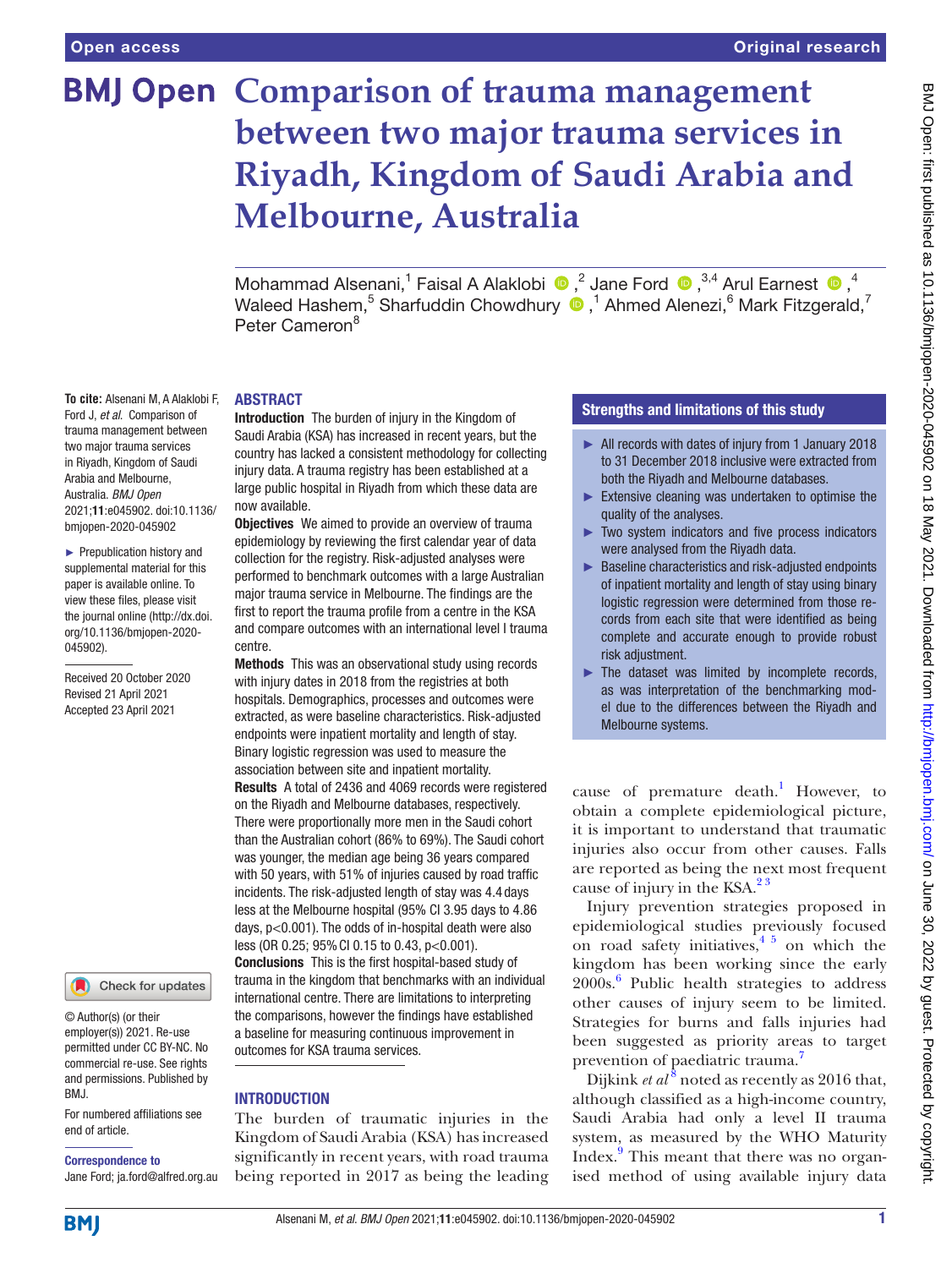to inform clinical knowledge or quality improvement. A trauma registry would be the most efficient method for collating injury data and the benefits have long been recognised elsewhere.<sup>10-12</sup>

The need to collect national trauma data in Saudi Arabia was acknowledged by the Ministry of Health (MOH) in 2014 with the planned national implementation of an electronic injury surveillance system.<sup>13</sup> Ongoing innovations in Saudi healthcare were detailed in Vision 2030.<sup>14</sup> Improvements in the national trauma systems have now been initiated and have enabled the collection of trauma data that are available for use by the trauma community.

The aim of this study was to review the first full calendar year of data collected by a trauma registry to provide an overview of trauma epidemiology at a large Saudi Arabian public hospital; apply established performance indicators to establish a baseline from which to measure continuous improvement; and perform preliminary risk-adjusted analyses to benchmark outcomes with the largest Australian major trauma service situated in the state of Victoria. The findings are the first to report the major trauma profile from a single centre in the KSA and compare trauma outcomes with an individual international level I trauma centre.

# **METHODS Setting**

In 2016, the largest MOH hospital in the kingdom, the King Saud Medical City (KSMC), situated in Riyadh, began a collaboration with the Alfred Hospital in Melbourne to improve the care of injured people. A key component of this project was the successful implementation of the Saudi TraumA Registry (STAR). Data collection commenced in August  $2017<sup>15</sup>$  This registry was developed as a potential prototype of the kingdom's first national trauma registry.

The STAR collected data from all patients who presented to the KSMC who met predetermined inclusion and exclusion criteria, which were strictly observed to ensure the cohort was within the population of interest. Inclusion criteria were patients who had presented to hospital as a result of acute physical injury(ies); had either died in the emergency department (ED) as a result of injury(ies); been admitted for greater than 2 calendar days; been admitted to the intensive care unit (ICU) or had died from injury(ies) following inpatient admission. The 83 variables in the dataset included 11 demographic fields, 12 relevant to the injury event, 58 reflecting the care provided at the KSMC including procedures performed, and 2 that described the injuries (([online supplemental](https://dx.doi.org/10.1136/bmjopen-2020-045902) [file 1:](https://dx.doi.org/10.1136/bmjopen-2020-045902) Saudi TraumA Registry (STAR) Minimum Dataset V 4.0).

The overall Injury Severity Score (ISS) of each case was derived from the Abbreviated Injury Scale (AIS) codes allocated by trained coders to each diagnosed injury.<sup>16</sup> The severity of each injury is assigned as one to six, that is: minor, moderate, serious, severe, critical and maximal.

Any patient with an ISS of greater than 12, or who died as a consequence of their injuries, was coded on the database as major trauma, $17$  which was standardised in Australian/ New Zealand trauma registries following an AIS version update, to allow for historical cohort comparisons.

# **Methodology**

All records with dates of injury from 1 January 2018 to 31 December 2018 inclusive were extracted from the STAR database. The records were extensively cleaned to optimise the quality of the analyses. The majority of errors that required correction were chronological; anomalous in that the information did not match other values within the record; and AIS coding errors where the description of the injury did not match the body region and/ or the severity of the code. A series of error reports were submitted to the STAR team who amended the errors and resubmitted the record for inclusion in the analyses. Edits built into the STAR database did not allow fields to remain empty. However, data collectors entered default or erroneous values in some cases, which were rectified where possible. Cases were excluded where there was insufficient information. The STAR trauma profile was analysed from all the records where injury event data had been entered. Patients aged less than 15 years were included to report overall patient demographics at the KSMC.

Two system indicators and five process indicators were analysed. These were presentation to at least one other hospital prior to admission to the KSMC or admission to the KSMC directly from the scene; direct admissions to the KSMC that were attended at the scene by a Saudi Red Crescent Authority (SRCA) ambulance; the length of time spent in the ED; length of stay (LOS) in the ICU; non-risk-adjusted LOS in hospital: median time to surgery, including the casemix of surgical procedures; and non-risk-adjusted outcomes.

To enable benchmarking, we extracted data from the Alfred Hospital Trauma Registry (AHTR), which is a trauma epidemiology and performance monitoring programme that has collected trauma data at that site since July 2001. The Alfred Hospital, which is the source of the data, receives the highest number of adult major trauma patients in Australasia.[18](#page-8-13) In 2019 the AHTR contributed to over 40% of the Victorian State Trauma Registry (VSTR) dataset, which collects data from every hospital and healthcare facility in the state. The AHTR is the model for the STAR and deploys the same inclusion criteria.

All records with dates of injury between 1 January 2018 and 31 December 2018 inclusive were extracted from the AHTR database. Baseline characteristics were determined from those records from each site that were identified as being complete and accurate enough to provide robust risk-adjustment analysis. The Alfred Hospital does not admit paediatric patients, therefore, for benchmarking purposes, all patients in the STAR database who were aged less than 15 years at the time of injury were excluded from those analyses.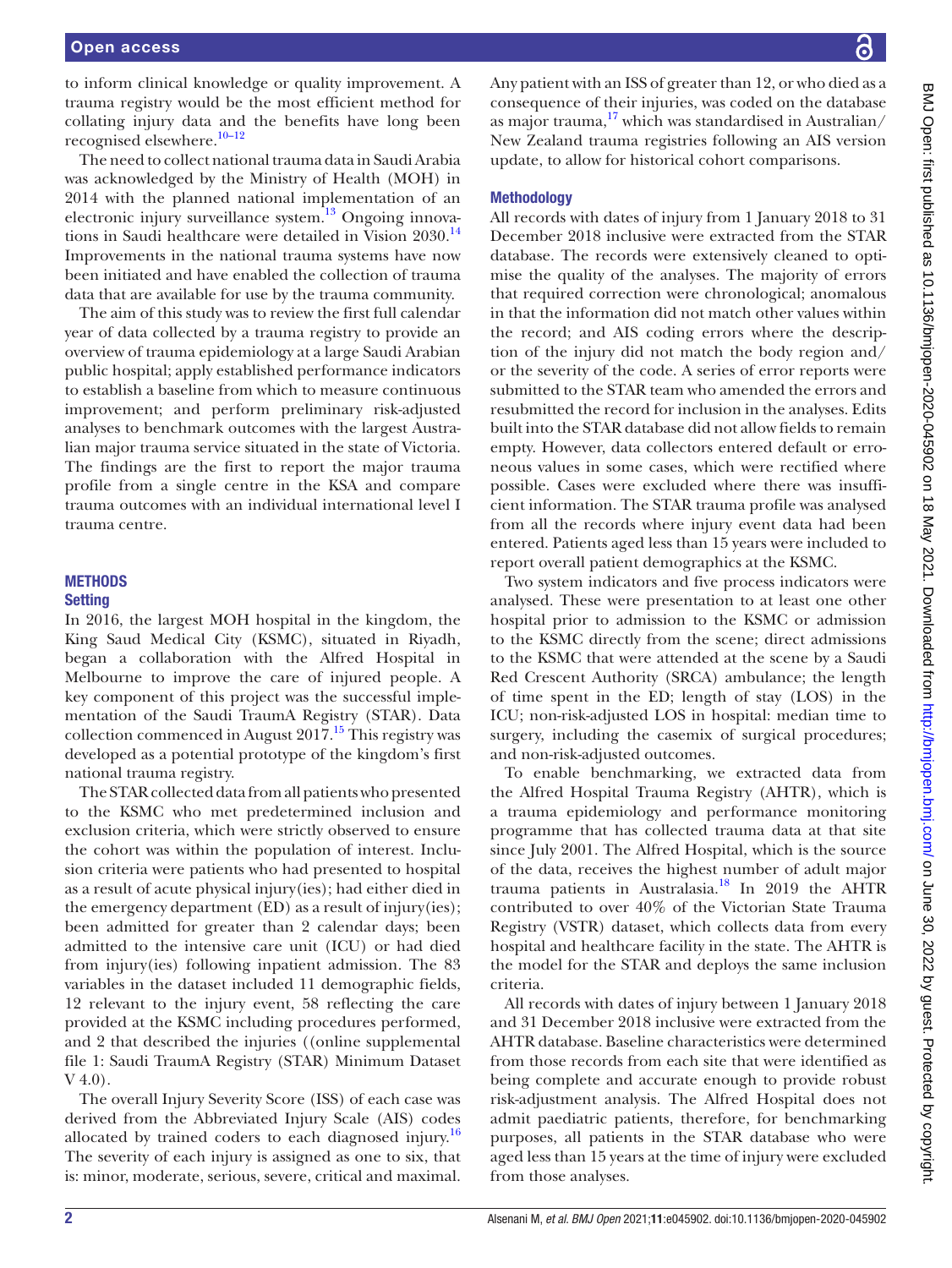The primary endpoints were inpatient mortality and LOS. Binary logistic regression was used to associate between site and inpatient mortality. Potential confounding variables assessed were gender, age group, injury cause, Glasgow Coma Score (GCS) arrival motor score, individual body components AIS scores and ISS group. Starting from the most significant factor identified in the univariable analysis, we used the likelihood ratio test to evaluate whether inclusion of the next most significant variable helped improve the model fit. This was sequentially undertaken until all variables were evaluated. For LOS, we used quantile (median) regression to analyse the data since LOS was significantly positively skewed. We used a similar model selection process for inpatient mortality to build a multivariable model. Data analysis was undertaken in Stata V.16 (Stata Corp, College Station, Texas, USA). Level of significance was set at 5%.

## Patient and public involvement

Patient consent was not obtained due to the low risk analyses of de-identified, aggregate data and waived accordingly by the ethics committees. The study design precluded the involvement of patients or the public in the reporting of our findings.

#### RESULTS

In 2018, 2436 records of eligible patients were registered on the STAR database. The definitive care dataset was completed for 2219 records. The injury event dataset only was completed in 217 cases. A further 136 records were otherwise incomplete, with either AIS coding not done or default values entered. These records, and patients who were aged less than 15 years at the time of injury  $(n=295)$  or records with age unknown,<sup>2</sup> were included in the trauma profile but were excluded from the riskadjustment analysis. The risk-adjusted sample size was 1786 records [\(figure](#page-3-0) 1).

The AHTR included 4069 patients on its database in 2018. Of these, 3980 were included in the risk-adjustment analysis. Eighty-six records with no injuries identified and three records that were incomplete were excluded ([figure](#page-3-0) 1).

# STAR trauma profile

The whole STAR cohort of 2436 records were analysed to obtain the trauma profile ([table](#page-4-0) 1). The median age was 29 years with an IQR of between 20 and 44 years, including paediatric patients aged <15 years. Nationality was reported as Saudi for 60% of records. Overall, 85% of patients were men.

Most injury events (92%) were of the 'blunt' type, 4% were penetrating trauma and 3% of cases were burns. One per cent of cases were classified as 'other', which included electrical injury suffocation and asphyxia. Seven records had an unknown cause of injury. Overall, 51% of all injuries were due to road traffic incidents.

Of the 2219 records where the definitive care dataset was complete, seven patients did not have injury coding performed, due to either having died or having been discharged before any diagnoses were made. Of the remaining 2212 records, the majority (78%) had an ISS of less than or equal to 12.

Five hundred and seven records (23%) were classified as major trauma, where the ISS was >12or where the patient had died. These included records where no or minimal coding had been performed, but the patient was known to have died.

### Process and system indicators

A sample size of 1697 records had sufficient known values with which to analyse prespecified process and system indicators. Records with unknown values in the relevant variables were excluded (522).

Almost one-quarter of patients (414, 24.4%) attended at least one other hospital prior to presentation to the KSMC. Of the 1283 patients (75.6%) who were admitted directly to the KSMC, 605 (47.2%) were known to have been attended at the scene by an SRCA ambulance.

The median time spent in the ED was 7 hours and 16min (IQR 4hours 17min–10 hours 54min). The median LOS in the ICU for the 358 patients admitted therein was 9 days (IQR 4–17 days). The median non-risk-adjusted LOS in hospital was 8 days (IQR 4–14 days).

There were 2035 surgical procedures performed in the operating theatre on 1432 patients. Median time to surgery was 115 hours (IQR 32–243). Of these, 1362 (67%) were orthopaedic procedures including spinal fixations. Ninety-eight (5%) neurosurgical procedures were performed. The median time to theatre for initial craniotomies/craniectomies was 10 hours (IQR 7–21). Seventy-five (4%) laparotomies were performed. Thirteen thoracotomies and eight tracheostomies were performed, comprising only 1% of surgical procedures. There were 479 (24%) 'other' operations performed, including vascular surgery, skin grafts and soft tissue repairs.

The discharge destination was known for 2216 records, and unknown for 3 records. The vast majority of patients were discharged home (88.5%). Other discharge destinations were to other hospitals for acute or convalescent care (2.7%); or patients who absconded or discharged against medical advice (5.2%). Seventy-seven patients died in hospital as a result of injury, which is a case fatality rate of 3.5% (95% CI: 2.7% to 4.3%) overall. The case fatality rate for major trauma was 15.2%.

#### Trauma profile comparison with the AHTR

The proportion of men ([table](#page-5-0) 2) was higher at KSMC relative to the Alfred (86.3% compared with 68.6%). The mean age of STAR records at the time of injury was found to be 36 years compared with 50 years at the Alfred.

# Length of stay

The risk-adjusted LOS ([table](#page-5-1) 3) at the Alfred was 4.4 days less (95% CI 3.95 days to 4.86 days, p<0.001) than at the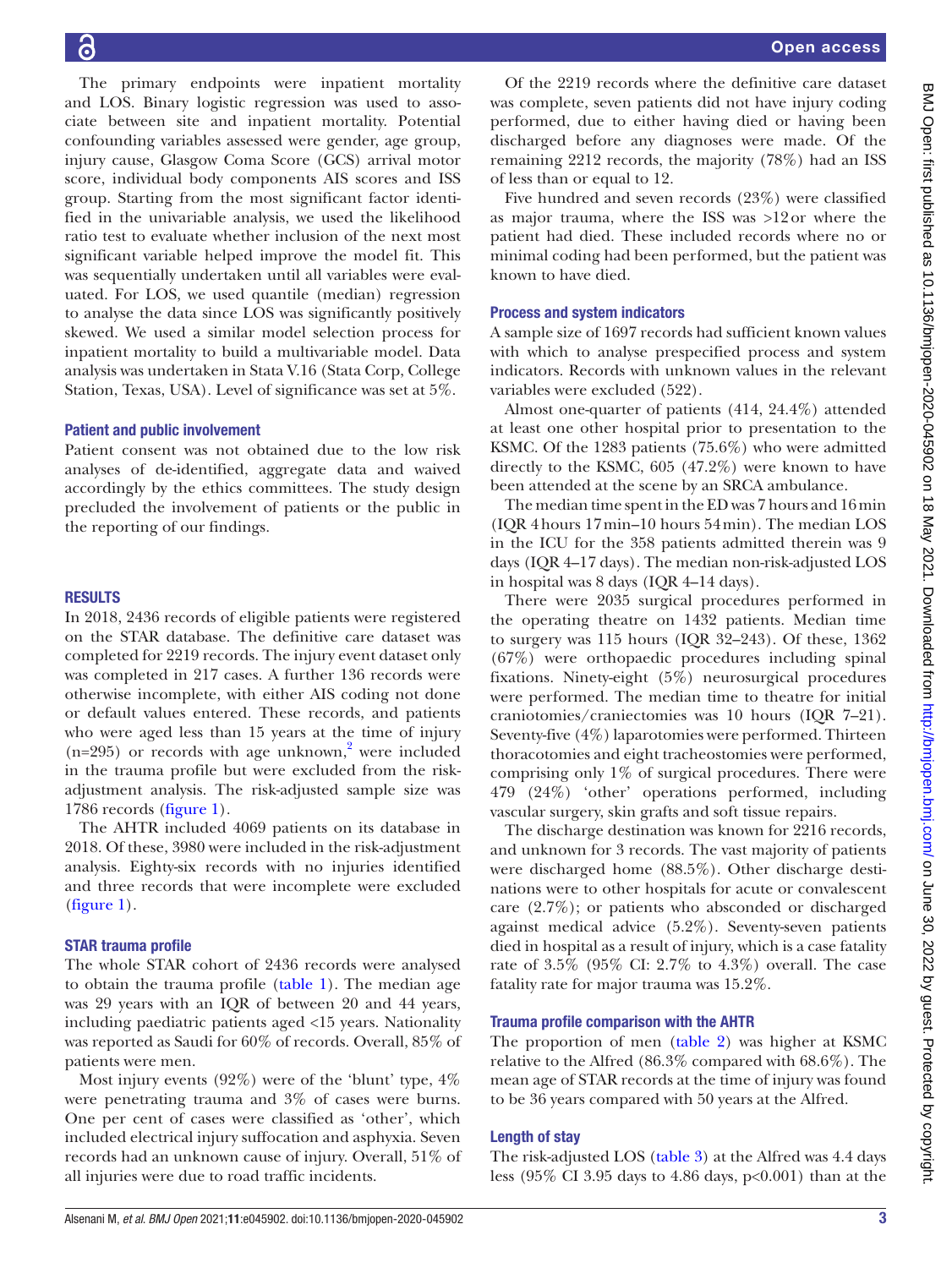

STAR database 2018

<span id="page-3-0"></span>Figure 1 Flow chart of inclusions and exclusions of STAR and AHTR data. AHTR, Alfred Hospital Trauma Registry; AIS, Abbreviated Injury Scale; ISS, Injury Severity Score; STAR, Saudi TraumA Registry.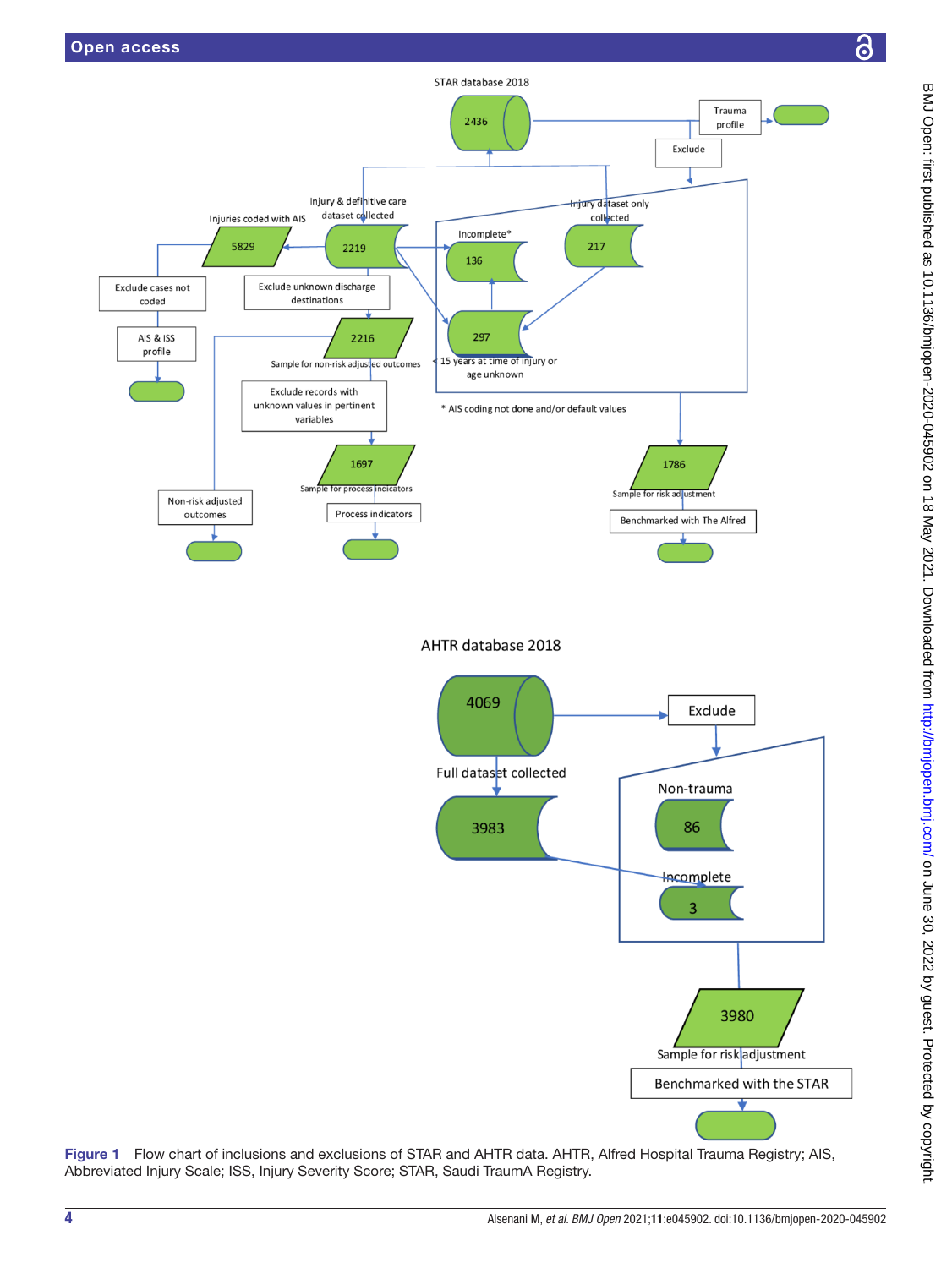<span id="page-4-0"></span>

| Table 1<br>STAR trauma and injury profile                                                |                |      |  |
|------------------------------------------------------------------------------------------|----------------|------|--|
| <b>Characteristic</b>                                                                    | n              | $\%$ |  |
| <b>Total records</b>                                                                     | 2436           |      |  |
| Saudi nationality                                                                        | 1463           | 60.1 |  |
| Gender                                                                                   |                |      |  |
| Male                                                                                     | 2074           | 85.1 |  |
| Female                                                                                   | 362            | 14.9 |  |
| Age in years at event; median<br>(IQR)                                                   | 29 (20 - 44)   |      |  |
| 0-14 and unknown                                                                         | 297            | 12.2 |  |
| $15 - 24$                                                                                | 596            | 24.5 |  |
| $25 - 40$                                                                                | 896            | 36.8 |  |
| 41-60                                                                                    | 414            | 17.0 |  |
| $61 - 70$                                                                                | 89             | 3.7  |  |
| 71-80                                                                                    | 82             | 3.4  |  |
| $81 +$                                                                                   | 62             | 2.5  |  |
| Type of injury                                                                           |                |      |  |
| <b>Blunt</b>                                                                             | 2230           | 91.5 |  |
| Penetrating                                                                              | 97             | 4.0  |  |
| Burns                                                                                    | 81             | 3.3  |  |
| Other                                                                                    | 21             | 0.9  |  |
| Unknown                                                                                  | 7              | 0.3  |  |
| Cause of injury                                                                          |                |      |  |
| Burns-all types                                                                          | 81             | 3.3  |  |
| Cause with systemic effect<br>(drowning, suffocation,<br>asphyxia and electrical injury) | 11             | 0.5  |  |
| Falls-both high and low                                                                  | 865            | 35.5 |  |
| Motor vehicle occupants                                                                  | 852            | 35.0 |  |
| Motorcyclists                                                                            | 112            | 4.6  |  |
| Other specified external cause                                                           | 48             | 2.0  |  |
| Pedal cyclist-rider or<br>passenger                                                      | $\overline{7}$ | 0.3  |  |
| Pedestrian                                                                               | 237            | 9.7  |  |
| Penetrating wounds including<br>gunshots and stabbing                                    | 97             | 4.0  |  |
| Struck by object or person                                                               | 119            | 4.9  |  |
| Unspecified external cause                                                               | $\overline{7}$ | 0.3  |  |
| Injury Severity Score range                                                              |                |      |  |
| <b>Total records</b>                                                                     | 2219           |      |  |
| Unknown                                                                                  | 7              | 0.3  |  |
| $\leq 12$                                                                                | 1734           | 78.1 |  |
| 13–25                                                                                    | 401            | 18.1 |  |
| $26 - 40$                                                                                | 64             | 2.9  |  |
| >40                                                                                      | 13             | 0.6  |  |
| Severity of individual injuries                                                          |                |      |  |
| Total injuries coded                                                                     | 5829           |      |  |
| Minor or severity unknown                                                                | 565            | 9.7  |  |
|                                                                                          |                |      |  |

Continued

| <b>Table 1</b> Continued           |      |      |  |  |
|------------------------------------|------|------|--|--|
| <b>Characteristic</b><br>$\%$<br>n |      |      |  |  |
| Moderate                           | 3748 | 64.3 |  |  |
| <b>Serious</b>                     | 1284 | 22.0 |  |  |
| Severe                             | 152  | 2.6  |  |  |
| Critical                           | 75   | 1.3  |  |  |
| Maximal                            | 5    | 0.1  |  |  |
| <b>Trauma status</b>               |      |      |  |  |
| Major                              | 507  | 22.8 |  |  |
| Non-major                          | 1712 | 77.2 |  |  |

STAR, Saudi TraumA Registry.

KSMC, adjusting for GCS on arrival, age and the severity of injuries.

# **Mortality**

Adjustment for GCS on arrival, age, severity of injury and cause of injury [\(table](#page-6-0) 4) showed that the odds of in-hospital death from traumatic injuries at the Alfred were less than at the KSMC (OR 0.25; 95%CI: 0.15 to 0.43, p<0.001).

# **DISCUSSION**

This study describes the trauma profile at a large tertiary referral hospital in KSA, which will contribute to the knowledge required to improve the trauma system. We have established a prototype for the national trauma registry that is essential for the kingdom to understand how and why injuries occur.

The over-representation of men at 85% and the young mean age of 33 years at the time of injury have implications for the community. The post-discharge levels of disability were not included in this study, however Gabbe *et al*[19](#page-8-14) noted compelling evidence of ongoing problems following serious injury that are likely to be lifelong.

The study found that 51% of all trauma in the STAR cohort, including paediatric patients, was due to road traffic incidents. These included motor vehicle events where the victims were drivers or passengers, pedestrians, motorcycle riders, motorcycle passengers and pedal cyclists. This was consistent with the known problem of road trauma in the kingdom and confirmed the need for public safety initiatives and regulation. Mansuri *et*  $a\ell^0$ noted that some measures are already in place, including seat belt legislation.

An integrated trauma system requires a multidisciplinary response to treating injuries, which begins with the care delivered at the scene of injury. In the KSA, the SRCA is the primary first responder. $21$  Optimising initial care is essential to improved outcomes. The STAR dataset includes a number of relevant prehospital variables, the values for which can only be sourced from the SRCA Patient Care Record. In this study, 47.2% of patients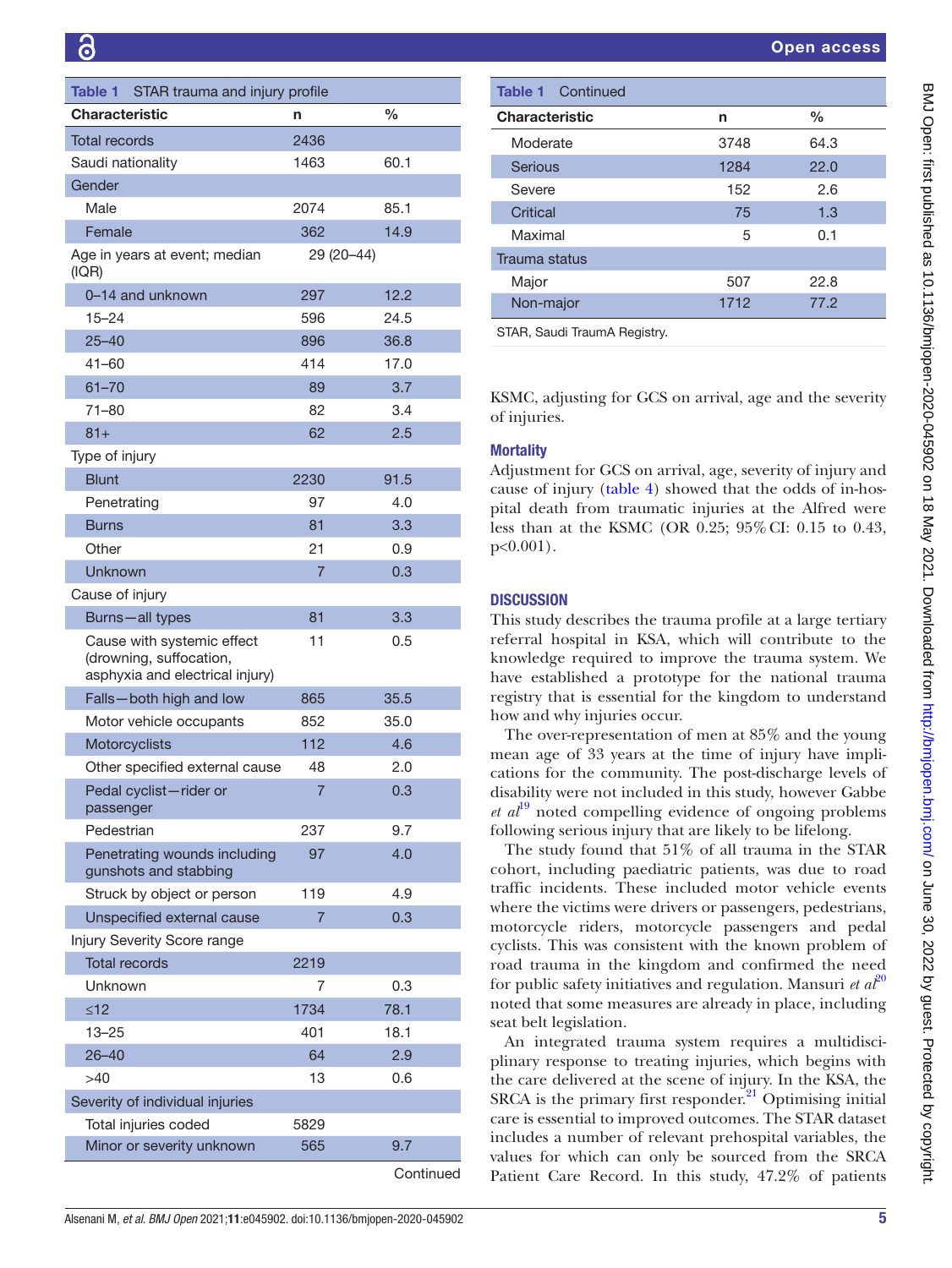<span id="page-5-0"></span>

| Characteristics of STAR and AHTR cohort<br>Table 2                                          |              |              |  |
|---------------------------------------------------------------------------------------------|--------------|--------------|--|
| <b>Characteristic</b>                                                                       | <b>STAR</b>  | <b>AHTR</b>  |  |
| <b>Total records</b>                                                                        | 1786         | 3980         |  |
| Gender                                                                                      |              |              |  |
| Female                                                                                      | 244 (13.7%)  | 1250 (31.4%) |  |
| Male                                                                                        | 1542 (86.3%) | 2730 (68.6%) |  |
| Age in years at event;<br>mean (SD)                                                         | 36.2 (17.4)  | 49.8 (21.9)  |  |
| Cause of injury                                                                             |              |              |  |
| Burns-all types                                                                             | 49 (2.7%)    | 172 (4.3%)   |  |
| Cause with systemic<br>effect (drowning,<br>suffocation, asphyxia<br>and electrical injury) | $9(0.5\%)$   | 28 (0.7%)    |  |
| Falls-both high and low                                                                     | 595 (33.3%)  | 1409 (35.4%) |  |
| Motor vehicle occupants                                                                     | 664 (37.2%)  | 841 (21.1%)  |  |
| Motorcyclists                                                                               | 85 (4.8%)    | 360 (9.0%)   |  |
| Other specified external<br>cause                                                           | 35 (2.0%)    | 202 (5.1%)   |  |
| Pedal cyclist-rider or<br>passenger                                                         | 5(0.3%)      | 276 (6.9%)   |  |
| Pedestrian                                                                                  | 177 (9.9%)   | 215 (5.4%)   |  |
| <b>Penetrating wounds</b><br>including gunshots and<br>stabbing                             | 81 (4.5%)    | 161 (4.0%)   |  |
| Struck by object or<br>person                                                               | 86 (4.8%)    | 306 (7.7%)   |  |
| <b>Unspecified external</b><br>cause                                                        | $0(0.0\%)$   | 10 (0.3%)    |  |
| Injury Severity Score range                                                                 |              |              |  |
| < 12                                                                                        | 1365 (76.4%) | 2609 (65.6%) |  |
| $12 - 25$                                                                                   | 369 (20.7%)  | 1098 (27.6%) |  |
| $26 - 40$                                                                                   | 45 (2.5%)    | 202 (5.1%)   |  |
| >40                                                                                         | $7(0.4\%)$   | 71 (1.8%)    |  |
| There was a statistically significant p value of <0.001 in all                              |              |              |  |

categories.

AHTR, Alfred Hospital Trauma Registry; STAR, Saudi TraumA Registry.

who presented to the KSMC from scene were attended by the SRCA. The relationship between the SRCA and the STAR will develop as the 'feedback loop' of performance monitoring becomes a routine part of the prehospital sector's quality assurance activities. The study also revealed that almost one-quarter of all presentations to the KSMC had attended at least one other hospital prior to admission. Ongoing data collection will reveal whether more patients are transported directly from scene with improved prehospital triage.

There is little consensus on the best process indicators to monitor the quality of in-hospital care.<sup>[22](#page-8-17)</sup> The STAR is an integral component of the KSMC Trauma Unit quality assurance programme and can provide regular reports of

| こここ く                                                                                                           |
|-----------------------------------------------------------------------------------------------------------------|
|                                                                                                                 |
|                                                                                                                 |
|                                                                                                                 |
| i                                                                                                               |
|                                                                                                                 |
|                                                                                                                 |
|                                                                                                                 |
|                                                                                                                 |
|                                                                                                                 |
|                                                                                                                 |
|                                                                                                                 |
|                                                                                                                 |
|                                                                                                                 |
|                                                                                                                 |
|                                                                                                                 |
|                                                                                                                 |
|                                                                                                                 |
|                                                                                                                 |
|                                                                                                                 |
|                                                                                                                 |
|                                                                                                                 |
|                                                                                                                 |
| )<br>)<br>)<br>)                                                                                                |
|                                                                                                                 |
|                                                                                                                 |
|                                                                                                                 |
|                                                                                                                 |
|                                                                                                                 |
|                                                                                                                 |
|                                                                                                                 |
|                                                                                                                 |
|                                                                                                                 |
|                                                                                                                 |
|                                                                                                                 |
| <b>DATDDD &gt;&gt; 40 MAD: JDDD</b>                                                                             |
|                                                                                                                 |
|                                                                                                                 |
|                                                                                                                 |
|                                                                                                                 |
| $\frac{1}{2}$                                                                                                   |
|                                                                                                                 |
|                                                                                                                 |
| )<br>)                                                                                                          |
| :<br>S                                                                                                          |
|                                                                                                                 |
|                                                                                                                 |
|                                                                                                                 |
|                                                                                                                 |
|                                                                                                                 |
|                                                                                                                 |
|                                                                                                                 |
|                                                                                                                 |
|                                                                                                                 |
|                                                                                                                 |
|                                                                                                                 |
|                                                                                                                 |
|                                                                                                                 |
|                                                                                                                 |
|                                                                                                                 |
|                                                                                                                 |
|                                                                                                                 |
|                                                                                                                 |
| <b>Allis Circles in College To The Circles in Allis College To Allis And Allis College To Allis And Allis A</b> |
|                                                                                                                 |
|                                                                                                                 |
|                                                                                                                 |
|                                                                                                                 |
|                                                                                                                 |
|                                                                                                                 |
|                                                                                                                 |
|                                                                                                                 |
|                                                                                                                 |
|                                                                                                                 |
|                                                                                                                 |
|                                                                                                                 |
|                                                                                                                 |
| :<br>:<br>:                                                                                                     |
|                                                                                                                 |
|                                                                                                                 |
|                                                                                                                 |
|                                                                                                                 |
| `<br>`<br>`<br>.<br>•                                                                                           |
|                                                                                                                 |
|                                                                                                                 |
|                                                                                                                 |
|                                                                                                                 |
|                                                                                                                 |

<span id="page-5-1"></span>

| <b>Table 3</b><br>Risk-adjusted length of stay |                                                 |           |  |
|------------------------------------------------|-------------------------------------------------|-----------|--|
| $N = 5302$                                     | Coefficient (95% CI)                            | P value   |  |
| <b>KSMC</b>                                    | 1.0                                             | Reference |  |
| Alfred                                         | $-4.40$ (3.95 to 4.86)                          | $<$ 0.001 |  |
|                                                | Glasgow Coma Score motor on arrival to the KSMC |           |  |
| Obeys command                                  | 1.0                                             | Reference |  |
| No movement                                    | 2.07 (1.01 to 3.03)                             | < 0.001   |  |
| Extension to pain                              | $2.68$ (-0.19 to 5.54)                          | 0.068     |  |
| Flexion to pain                                | 15.79 (13.28 to 18.29)                          | < 0.001   |  |
| Withdraws to pain                              | 1.43 $(-0.77$ to 3.63)                          | 0.202     |  |
| Localises to pain                              | 1.55 (0.26 to 2.83)                             | 0.018     |  |
| <b>ISS categories</b>                          |                                                 |           |  |
| $<$ 12                                         | 1.0                                             | Reference |  |
| $12 - 25$                                      | $0.13$ (-0.48 to 0.73)                          | 0.681     |  |
| $26 - 40$                                      | 2.06 (0.68 to 3.43)                             | 0.003     |  |
| >40                                            | 3.43 (0.84 to 6.03)                             | 0.009     |  |
| Age at injury event (years)                    |                                                 |           |  |
| $15 - 24$                                      | 1.0                                             | Reference |  |
| $25 - 40$                                      | $0.06$ (-0.45 to 0.56)                          | 0.824     |  |
| $41 - 60$                                      | $0.37$ (-0.16 to 0.89)                          | 0.170     |  |
| $61 - 70$                                      | 1.04 (0.35 to 1.73)                             | 0.003     |  |
| $71 - 80$                                      | 1.74 (1.04 to 2.43)                             | $<$ 0.001 |  |
| $81 +$                                         | 2.10 (1.40 to 2.80)                             | < 0.001   |  |
| Chest injury severity                          |                                                 |           |  |
| No chest injury                                | 1.0                                             | Reference |  |
| Minor                                          | $-0.12$ (-1.00 to 0.76)                         | 0.796     |  |
| Moderate                                       | 0.91 (0.22 to 1.61)                             | 0.010     |  |
| Serious                                        | 1.69 (1.06 to 2.32)                             | $<$ 0.001 |  |
| <b>Severe</b>                                  | 4.35 (3.10 to 5.60)                             | < 0.001   |  |
| Critical                                       | 3.35 (0.92 to 5.79)                             | 0.007     |  |
| Abdominal injury severity                      |                                                 |           |  |
| No abdominal injury                            | 1.0                                             | Reference |  |
| Minor                                          | 0.43 (-0.41 to 1.28)                            | 0.313     |  |
| Moderate                                       | 1.83 (0.89 to 2.77)                             | < 0.001   |  |
| <b>Serious</b>                                 | 2.40 (0.96 to 3.85)                             | 0.001     |  |
| Severe                                         | 5.37 (3.86 to 6.88)                             | < 0.001   |  |
| Critical                                       | 4.68 (1.22 to 8.14)                             | 0.008     |  |
| Spinal injury severity                         |                                                 |           |  |
| No spinal injury                               | 1.0                                             | Reference |  |
| Minor                                          | 1.40 (-0.38 to 3.18)                            | 0.123     |  |
| Moderate                                       | 1.69 (1.24 to 2.13)                             | < 0.001   |  |
| Serious                                        | 2.84 (2.14 to 3.54)                             | < 0.001   |  |
| <b>Severe</b>                                  | 8.80 (6.61 to 10.99)                            | < 0.001   |  |
| Critical                                       | 9.97 (7.63 to 12.32)                            | < 0.001   |  |
| Maximal                                        | $-5.53$ ( $-18.12$ to $7.06$ )                  | 0.389     |  |
| Upper limb injury severity                     |                                                 |           |  |
| No upper limb injury                           | 1.0                                             | Reference |  |
|                                                |                                                 | Continued |  |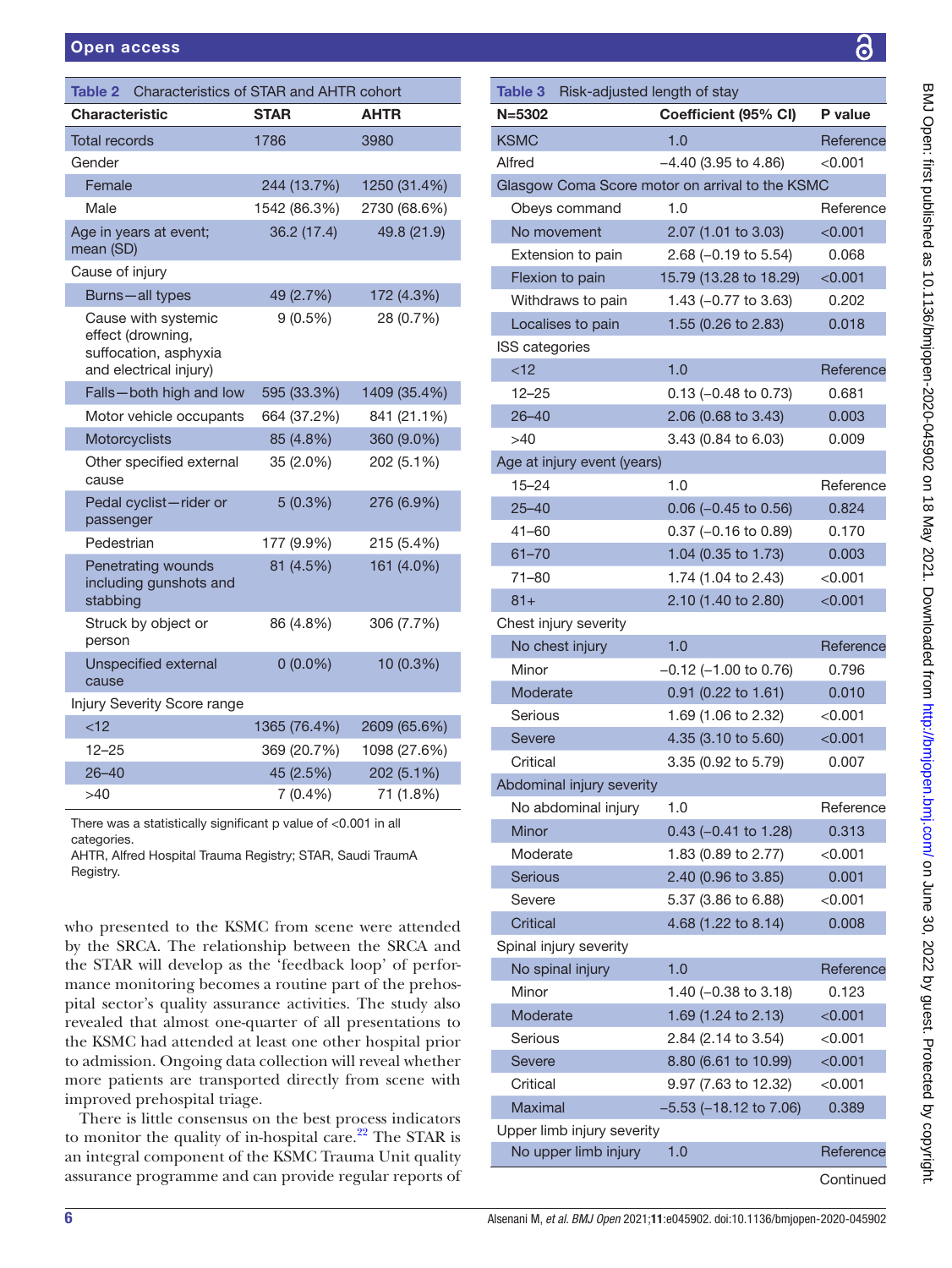| Table 3<br>Continued           |                                |           |
|--------------------------------|--------------------------------|-----------|
| $N = 5302$                     | Coefficient (95% CI)           | P value   |
| Minor                          | $-0.05$ ( $-0.64$ to 0.54)     | 0.871     |
| Moderate                       | 1.14 (0.68 to 1.59)            | < 0.001   |
| Serious                        | 4.26 (2.39 to 6.12)            | < 0.001   |
| Severe                         | 2.23 (-6.53 to 10.99)          | 0.617     |
| Lower limb injury severity     |                                |           |
| No lower limb injury           | 1.0                            | Reference |
| Minor                          | $-0.07$ ( $-0.65$ to 0.51)     | 0.814     |
| Moderate                       | 2.45 (1.93 to 2.97)            | < 0.001   |
| Serious                        | 5.30 (4.72 to 5.89)            | < 0.001   |
| <b>Severe</b>                  | 7.88 (6.25 to 9.50)            | < 0.001   |
| Critical                       | 6.28 (3.57 to 8.98)            | < 0.001   |
| Other injury or burns severity |                                |           |
| No other or burns              | 1.0                            | Reference |
| injury                         |                                |           |
| Minor                          | $-0.15$ ( $-1.42$ to 1.12)     | 0.821     |
| Moderate                       | 3.62 (0.05 to 7.20)            | 0.047     |
| <b>Serious</b>                 | 3.53 (0.19 to 6.87)            | 0.038     |
| Severe                         | 14.87 (7.69 to 22.05)          | < 0.001   |
| Critical                       | $0.41$ (-2.98 to 3.80)         | 0.814     |
| Maximal                        | $-5.50$ ( $-18.11$ to $7.12$ ) | 0.393     |
| Head injury severity           |                                |           |
| No head injury                 | 1.0                            | Reference |
| Minor                          | $0.05$ (-0.58 to 0.68)         | 0.879     |
| Moderate                       | $0.31$ (-0.35 to 0.96)         | 0.361     |
| <b>Serious</b>                 | 1.63 (0.93 to 2.34)            | < 0.001   |
| Severe                         | 4.35 (3.27 to 5.43)            | < 0.001   |
| <b>Critical</b>                | 7.09 (5.53 to 8.65)            | < 0.001   |

ISS, Injury Severity Score; KSMC, King Saud Medical City.

selected indicators. Our study revealed that the median length of time that KSMC patients spent in the ED in 2018 was 7hours. Australian data show that the median length of time spent in the ED for injured patients in the financial year  $2016-2017$  was 4.26 hours.<sup>23</sup> We did not attempt to determine optimal time frames, however monitoring processes allows more accurate identification of delays and barriers to optimising performance.<sup>24</sup>

Post-discharge from ED, the clinical pathway diverged for trauma patients at the KSMC. A majority (64.5%) underwent procedures in the operating theatre. We found that the time to initial procedure in the operating theatre varied considerably, most likely for clinical and logistic reasons. Time-critical procedures such as craniotomy were prolonged, with a median time to craniotomy/craniectomy of 10 hours. Although there is no consensus on the timing of craniotomy/craniectomy, $25-27$ it is a further useful measure to monitor the KSMC's clinical practice.

<span id="page-6-0"></span>

| Table 4 Risk-adjusted mortality     |                                                 |               |  |
|-------------------------------------|-------------------------------------------------|---------------|--|
| $N = 5287$                          | OR (95% CI)                                     | P value       |  |
| <b>KSMC</b>                         | 1.0                                             | Reference     |  |
| Alfred                              | $0.25$ (0.15 to 0.43)                           | < 0.001       |  |
|                                     | Glasgow Coma Score motor on arrival to the KSMC |               |  |
| Obeys command                       | 1.0                                             | Reference     |  |
| No movement                         | 34.23 (18.97 to 61.76)                          | < 0.001       |  |
| Extension to pain                   | 24.04 (7.32 to 78.99)                           | < 0.001       |  |
| Flexion to pain                     | 10.95 (3.32 to 36.10)                           | <0.001        |  |
| Withdraws to pain                   | 9.71 (2.86 to 32.90)                            | $<$ 0.001     |  |
| Localises to pain                   | 4.92 (2.18 to 11.10)                            | < 0.001       |  |
| <b>ISS</b> categories               |                                                 |               |  |
| < 12                                | 1.0                                             | Reference     |  |
| $12 - 25$                           | 3.98 (2.49 to 6.38)                             | $<$ 0.001     |  |
| $26 - 40$                           | 5.12 (2.63 to 9.96)                             | < 0.001       |  |
| >40                                 | 15.79 (6.84 to 36.43)                           | < 0.001       |  |
| Age at injury event (years)         |                                                 |               |  |
| $15 - 24$                           | 1.0                                             | Reference     |  |
| $25 - 40$                           | 0.85 (0.43 to 1.68)                             | 0.635         |  |
| $41 - 60$                           | 1.49 (0.74 to 3.00)                             | 0.260         |  |
| $61 - 70$                           | 4.03 (1.70 to 9.53)                             | 0.002         |  |
| $71 - 80$                           | 6.89 (3.19 to 14.90)                            | $<$ 0.001 $<$ |  |
| $81 +$                              | 16.58 (7.57 to 36.30)                           | < 0.001       |  |
| Cause of injury                     |                                                 |               |  |
| Falls both high and<br>low          | 1.0                                             | Reference     |  |
| Cause with<br>systemic effect       | 10.71 (3.66 to 31.33)                           | $<$ 0.001 $<$ |  |
| Motor vehicle<br>occupants          | 0.70 (0.41 to 1.19)                             | 0.193         |  |
| Motorcyclists                       | 0.13 (0.03 to 0.59)                             | 0.008         |  |
| Other specified<br>external cause   | 0.23 (0.03 to 1.77)                             | 0.159         |  |
| Pedal cyclist-rider<br>or passenger | 0.26 (0.05 to 1.39)                             | 0.116         |  |
| Pedestrian                          | 1.36 (0.71 to 2.63)                             | 0.357         |  |
| Struck by object or<br>person       | 0.25 (0.05 to 1.25)                             | 0.092         |  |

ISS, Injury Severity Score; KSMC, King Saud Medical City.

The STAR data showed that the LOS at the KSMC was between 1 and 207 days, excluding five people who died in the ED. The median LOS overall was 8days. The Australian Trauma Registry<sup>[11](#page-8-21)</sup> reported a median hospital stay of 7days for major trauma, which is very similar to 6.5 days reported by the VSTR. Our study did not differentiate between major and non-major trauma for LOS, however the availability of state and national Australian data, and this initial use of Alfred Hospital data, allows for other more focused studies.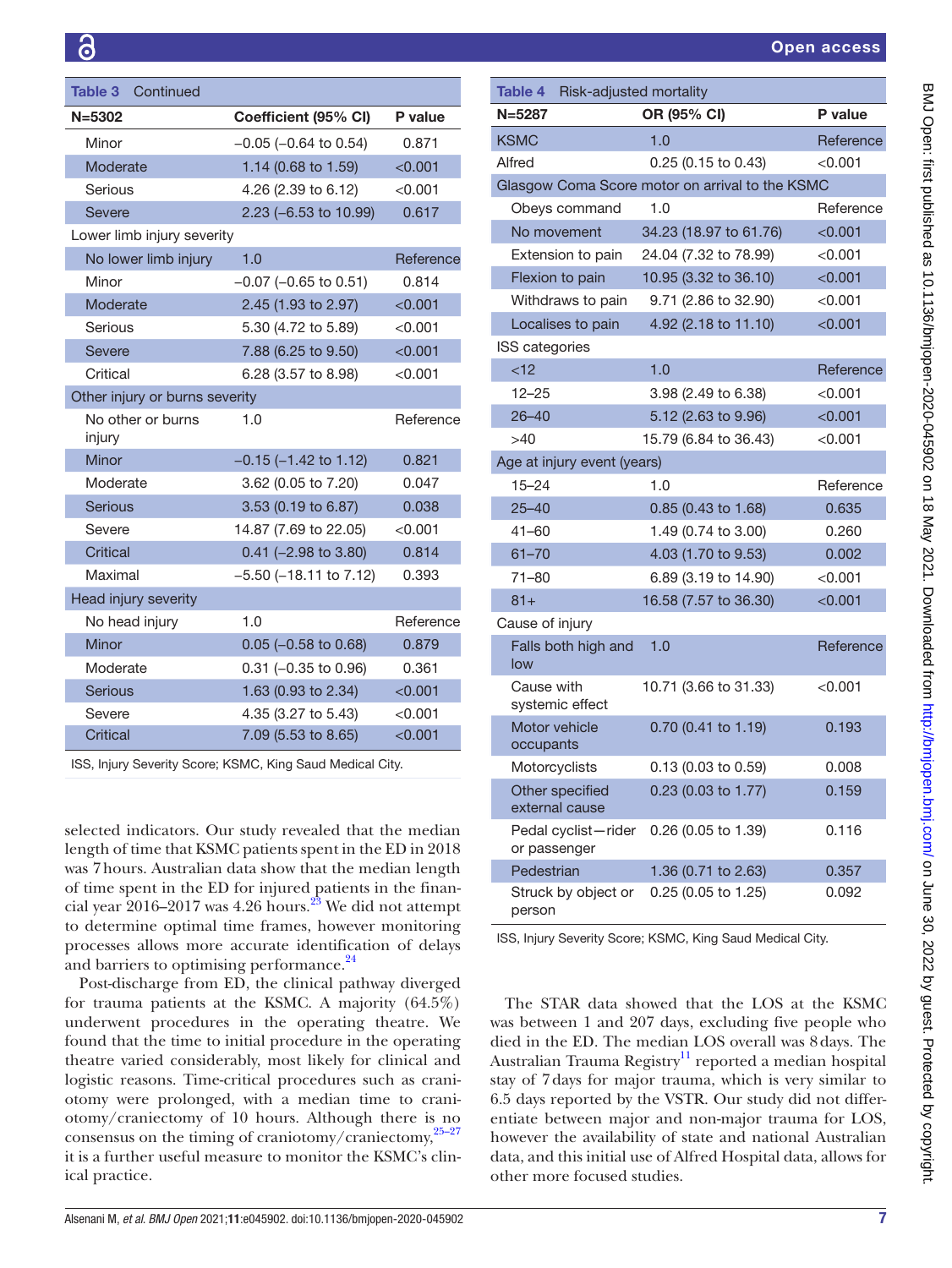To explore the differences between the process indicators that the STAR data have described at the KSMC, the comparison given in Australian and/or Victorian data was beyond the scope of this study. We showed that the length of time spent in ED; the time to theatre, specifically craniotomy; and the LOS are longer at the KSMC. There are some likely reasons for this—for example, the time from injury to admission to rehabilitation for patients with traumatic injuries is reported as being significantly longer in Saudi Arabia than elsewhere. $^{28\,29}$  This may cause a shortage of acute beds, and therefore patients delay in ED until a bed can be found. Similarly, anecdotally, there are difficulties with access to specialty surgeons, which impedes the flow of patients from ED to theatre and to the wards. The STAR dataset is not designed to evaluate these issues, however it can provide answers to some questions, such as the efficacy of the trauma team activation system, which is in place at the KSMC and functions well (not reported here). Findings from the STAR data can now be applied at the KSMC to quantify and measure improvements.

This is the first step in developing a robust model of risk-adjusted comparisons for processes and outcomes that will be further improved as more data become available. Cameron<sup>30</sup> asserted that accurate benchmarking is a work in progress and that the standardisation of variables and comparing 'like with like' is yet to occur. Nevertheless, for the first time in the kingdom, there is a method available of benchmarking outcomes internationally.

# **LIMITATIONS**

There were several limitations to the study. Patients for whom information was not available for the entire episode of care limited the dataset. Data collection commenced at the time of admission to the KSMC but the record may not have been completed at the time of discharge. The lack of complete data caused the sample size of complete cases to vary between analyses.

Likewise, the completeness of the data differed between variables, with some variables reporting a high proportion of 'unknown' values. The reduced sample size of known values limited the interpretation of the findings.

The benchmarking model was limited due to the differences between the two systems. Cultural differences in approach to 'end-of-life' decisions, such as early extubation in severe head injuries and discharge for palliative care, are examples of benchmarking challenges. The possibility of unmeasured confounders is high. In particular, a longer follow-up time for the STAR cohort, with patients remaining in hospital, provided higher exposure for the primary outcome of in-hospital death. Furthermore, the collection of data at one centre only is not necessarily generalisable to the whole of the KSA. A population-based measurement of trauma care would develop with the contribution of multiple sites to the registry.

# **CONCLUSION**

This is the first hospital-based study of major trauma in the KSA that benchmarks with an individual international centre. There were demonstrated differences in the demographics, processes and outcomes that require further exploration. The application of accepted performance indicators has established a baseline to measure continuous improvement. An increased understanding of the causes and effects of injury events will assist the kingdom to meet the challenges of caring for people who sustain serious injuries and suffer the consequences of ongoing disability.

#### Author affiliations

<sup>1</sup>Trauma Service, King Saud Medical City, Riyadh, Saudi Arabia <sup>2</sup>Paediatric Unit, King Saud Medical City, Riyadh, Saudi Arabia 3 Alfred Health Trauma Registry, Alfred Hospital, Melbourne, Victoria, Australia 4 Department of Epidemiology and Preventive Medicine, Monash University School of Public Health and Preventive Medicine, Melbourne, Victoria, Australia 5 Centre of Excellence, King Saud Medical City, Riyadh, Saudi Arabia 6 Executive Office, King Saud Medical City, Riyadh, Saudi Arabia <sup>7</sup>National Trauma Research Institute, Alfred Hospital, Melbourne, Victoria, Australia 8 Department of Epidemiology and Preventive Medicine, Monash University, Melbourne, Victoria, Australia

#### Twitter Mark Fitzgerald [@markcfitz](https://twitter.com/markcfitz)

Acknowledgements The authors gratefully acknowledge Professor Ziad Memish for his supervision of research standards and output at the KSMC. We also further acknowledge Dr Abdulrahman Alqahtani in his role as trauma programme lead at the KSA Ministry of Health (MOH), and Dr Shatha Abuzinadah as business development advisor at the KSA MOH, for their ongoing support of trauma systems development nationally.

Contributors MA, FAA, WH, SC, AA, MF and PC are responsible for the study concept, and accuracy and integrity of the research. JF curated the STAR dataset, performed some of the analyses and wrote the majority of the manuscript. PC wrote some of the manuscript and contributed expert opinions. AE conducted the riskadjusted analyses. PC and JF developed the methods and data analysis. All authors critically reviewed and approved the final manuscript.

Funding Funding was provided by the Kingdom of Saudi Arabia Ministry of Health as a deliverable of the King Saud Medical City (KSMC)-Alfred International Trauma **Program** 

Competing interests None declared.

Patient consent for publication Not required.

Ethics approval This study was approved by the Alfred Hospital Research and Ethics Committee (project ID 436/19) and the King Saud Medical City (KSMC) Institutional Research Board (IRB registration number H-01\_R-053); and supported financially by the KSA MOH as a deliverable of the KSMC-Alfred International Trauma Program.

Provenance and peer review Not commissioned; externally peer reviewed.

Data availability statement Data may be obtained from a third party and are not publicly available. The datasets generated and analysed in this study are not publicly available, as the authors do not have permission to share these data publicly. Requests for access to data from the Saudi TraumA Registry (STAR) and the Alfred Health Trauma Registry (AHTR) require relevant ethics approvals and approval from the data custodians. Please contact the corresponding author at ja. ford@alfred.org.au to obtain the data access policies and request forms.

Supplemental material This content has been supplied by the author(s). It has not been vetted by BMJ Publishing Group Limited (BMJ) and may not have been peer-reviewed. Any opinions or recommendations discussed are solely those of the author(s) and are not endorsed by BMJ. BMJ disclaims all liability and responsibility arising from any reliance placed on the content. Where the content includes any translated material, BMJ does not warrant the accuracy and reliability of the translations (including but not limited to local regulations, clinical guidelines, terminology, drug names and drug dosages), and is not responsible